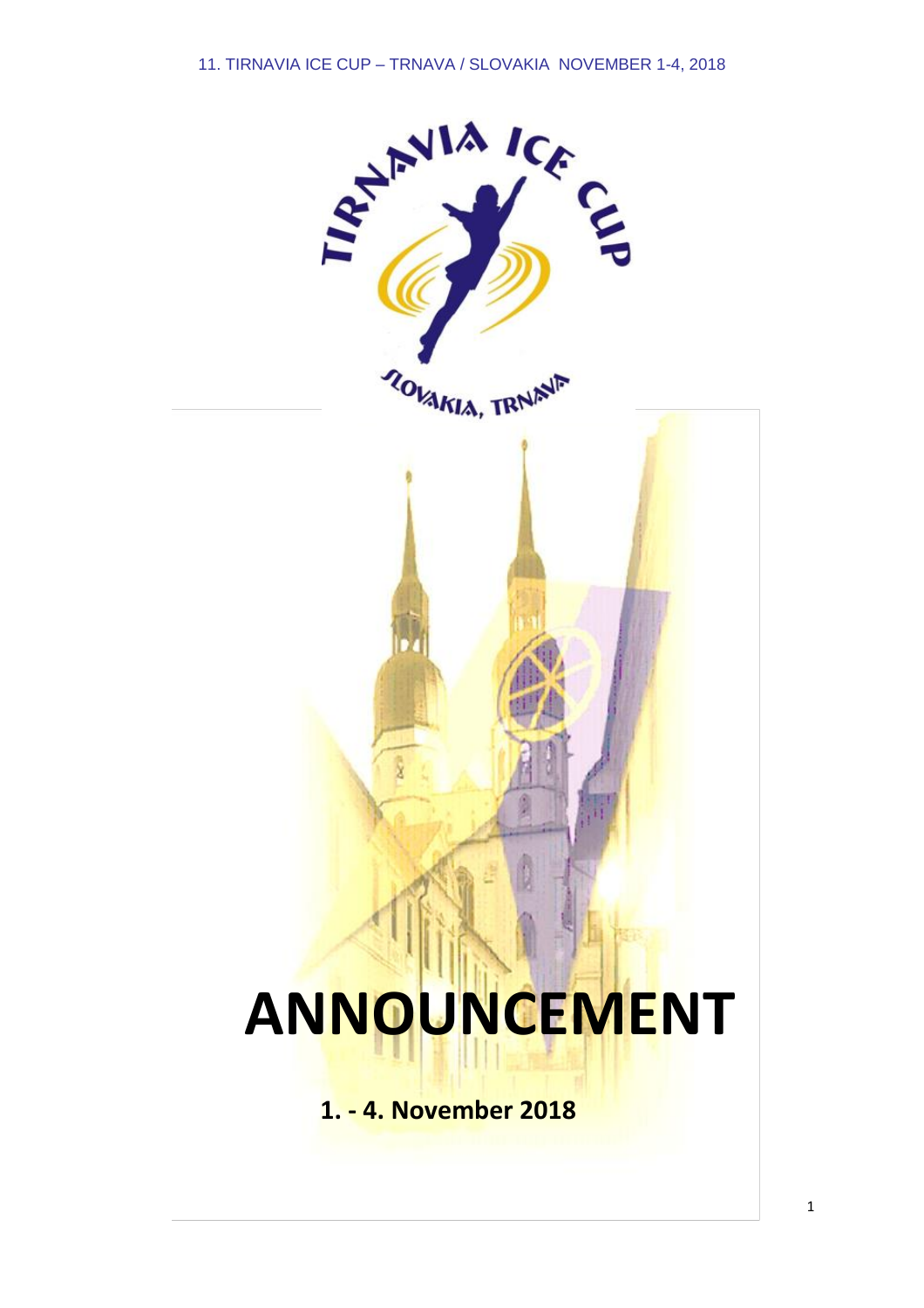# **11th TIRNAVIA ICE CUP**

AN INTERNATIONAL JUNIOR

ADVANCED NOVICES

**COMPETITION** 

MEN AND LADIES

# AN INTERCLUB INTERMEDIATE NOVICE, BASIC NOVICE, PRE-NOVICE, JUVENILE AND PRE- JUVENILE COMPETITION

BOYS, GIRLS

ORGANIZED BY THE

# FIGURE SKATING CLUB TRNAVA

TRNAVA / SLOVAK REPUBLIC

NOVEMBER 1 – 4, 2018

UNDER THE AUTHORIZATION OF THE SLOVAK FIGURE SKATING ASSOCIATION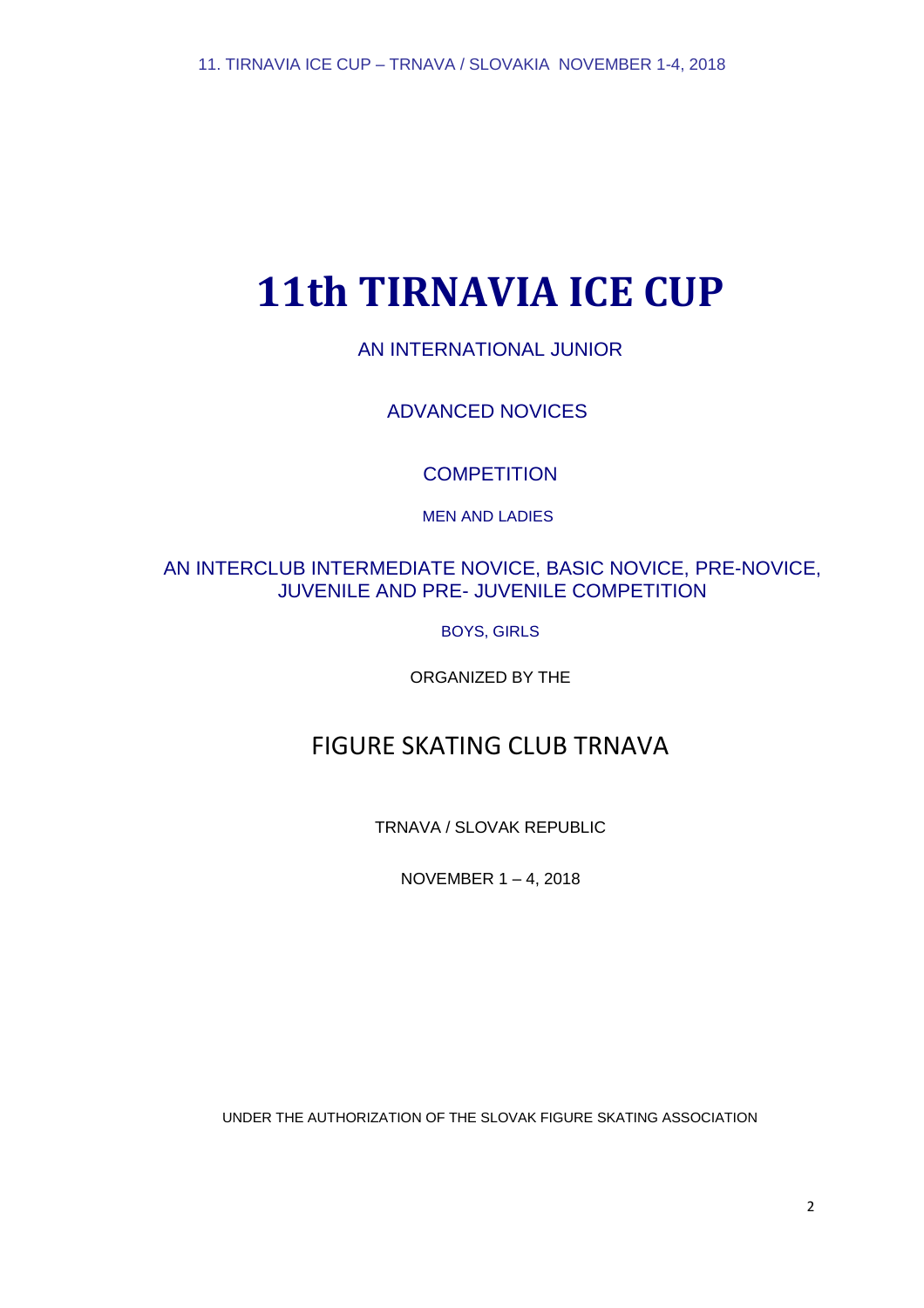# **1. GENERAL REGULATIONS**

The **Tirnavia Ice Cup** will be conducted in accordance with the ISU Constitution and General Regulations 2018, the Special Regulations and Technical Rules Single and Pair Skating 2018 and the relevant ISU Communications.

Participation in the **Tirnavia Ice Cup** is open to all Competitors who belong to an ISU Member, and qualify with regard to eligibility according to Rule 102, provided their ages fall within the limits specified in Rule 108, paragraph 2 c) and they meet the participation, citizenship and residency requirements in Rule 109, paragraphs 1 through 5 and ISU Communication 2030 or any update of this Communication.

In accordance with Rule 109 of the ISU General Regulations and ISU Communication 2030 all Skaters who do not have the nationality of the Member by which they have been entered or who, although having such nationality, have in the past represented another Member, must produce an Clearance Certificate. Passports of all Skaters, as well as the ISU Clearance Certificate, if applicable, must to be presented at the accreditation of the event for verification.

All competitors must be entered through their respective Member Federation.

**Livestream on: www.kraso-trnava.sk**

# **2. TECHNICAL DATA**

| Place:                          | <b>Main arena:</b>  |                                                                                                                                                       | Mestský zimný štadion (City Ice Rink)<br>Spartakovská 1/A, 91701 Trnava,<br><b>SLOVAK REPUBLIC</b><br>Non-heated Ice Rink (60 x 30 m)                                                                   |
|---------------------------------|---------------------|-------------------------------------------------------------------------------------------------------------------------------------------------------|---------------------------------------------------------------------------------------------------------------------------------------------------------------------------------------------------------|
|                                 |                     |                                                                                                                                                       | The required elements for junior categories are those listed in ISU Technical Rules Single<br>& Pair Skating 2018; Rule 502, Rule 611, 612 and Communication 2172 for Advanced Novices categories.      |
| <b>JUNIOR MEN</b> Short Program |                     | The required elements to be skated are those listed in ISU<br>Technical Rules Single & Pair Skating 2018 Rule 611, paragraphs 1<br>and 3 for 2018/19. |                                                                                                                                                                                                         |
|                                 |                     | Duration:                                                                                                                                             | 2 min., 40 sec. +/- 10 sec.                                                                                                                                                                             |
|                                 | <b>Free Skating</b> | value.                                                                                                                                                | In accordance with ISU Technical Rules Single & Pair Skating 2018,<br>Rule 612 and the respective ISU Communication. Special attention<br>should be paid to the "well balanced program" and the element |

Duration: 3 min., 30 sec., +/- 10 sec.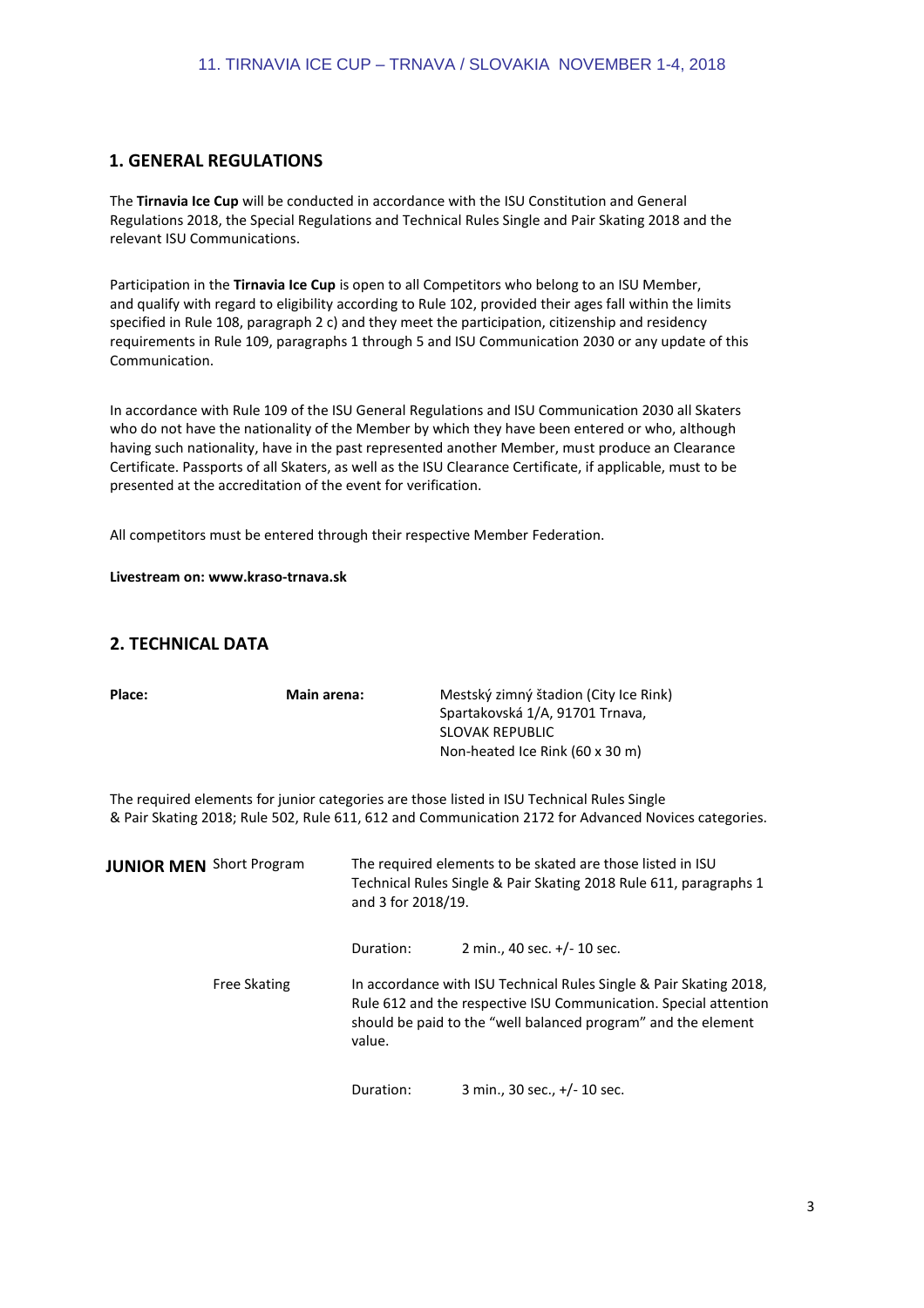#### 11. TIRNAVIA ICE CUP – TRNAVA / SLOVAKIA NOVEMBER 1-4, 2018

| <b>JUNIOR LADIES</b> ort Program | The required elements to be skated are those listed in ISU<br>Technical Rules Single & Pair Skating 2018 Rule 611, paragraphs 1<br>and 3 for 2018/19. |                                                                                                                                                                                                         |
|----------------------------------|-------------------------------------------------------------------------------------------------------------------------------------------------------|---------------------------------------------------------------------------------------------------------------------------------------------------------------------------------------------------------|
|                                  | Duration:                                                                                                                                             | 2 min., 40 sec. +/-10 sec.                                                                                                                                                                              |
| <b>Free Skating</b>              | value.                                                                                                                                                | In accordance with ISU Technical Rules Single & Pair Skating 2018,<br>Rule 612 and the respective ISU Communication. Special attention<br>should be paid to the "well balanced program" and the element |
|                                  | Duration:                                                                                                                                             | 3 min., 30 sec., +/- 10 sec.                                                                                                                                                                            |

# **ADVANCED NOVICES** (born after July 1st 2003 – June 30th 2006)

In accordance with ISU Technical Rules Single & Pair Skating for Novices – Comm. 2172.

#### **SHORT PROGRAM ADVANCED NOVICE BOYS**

Duration: *2 min. 20 sec. +/- 10 sec* Vocal music is allowed.

The Short Program for Boys Singles shall consist of the following elements:

- a) Axel Paulsen or double Axel Paulsen
- b) Double or triple jump, may not repeat jump a)
- c) One jump combination consisting of two double jumps or one double and one triple jump, both jumps may not repeat jump a) or b)
- d) Camel, sit or upright spin (minimum of five (5) revolutions on each foot) with change of foot and no flying entrance.
- e) Spin combination with only one change of foot (minimum of five (5) revolutions on each foot). Flying entry is allowed.
- f) One step sequence fully utilizing the ice surface.

#### **SHORT PROGRAM ADVANCED NOVICE GIRLS**

Duration: *2 min. 20 sec. +/- 10 sec* Vocal music is allowed.

The Short Program for Girls Singles shall consist of the following elements:

a) Axel Paulsen or double Axel Paulsen

b) Double or triple jump, may not repeat jump a)

c) One jump combination consisting of two double jumps or one double and one triple jump, both jumps may not repeat jump a) or b)

d) Layback/sideways leaning spin or spin in one basic position with no change of foot (minimum six (6) revolutions).

e) Spin combination with only one change of foot (minimum of five (5) revolutions on each foot). Flying entry is allowed.

f) One step sequence fully utilizing the ice surface.

Jumps not according to Short Program requirements (wrong number of revolutions) will receive no value. If the same jump is executed as a solo jump and as a part of the jump combination, the repeated jump will not be counted (if this repetition is in a jump combination, only the individual jump which is not according to the above requirements will not be counted).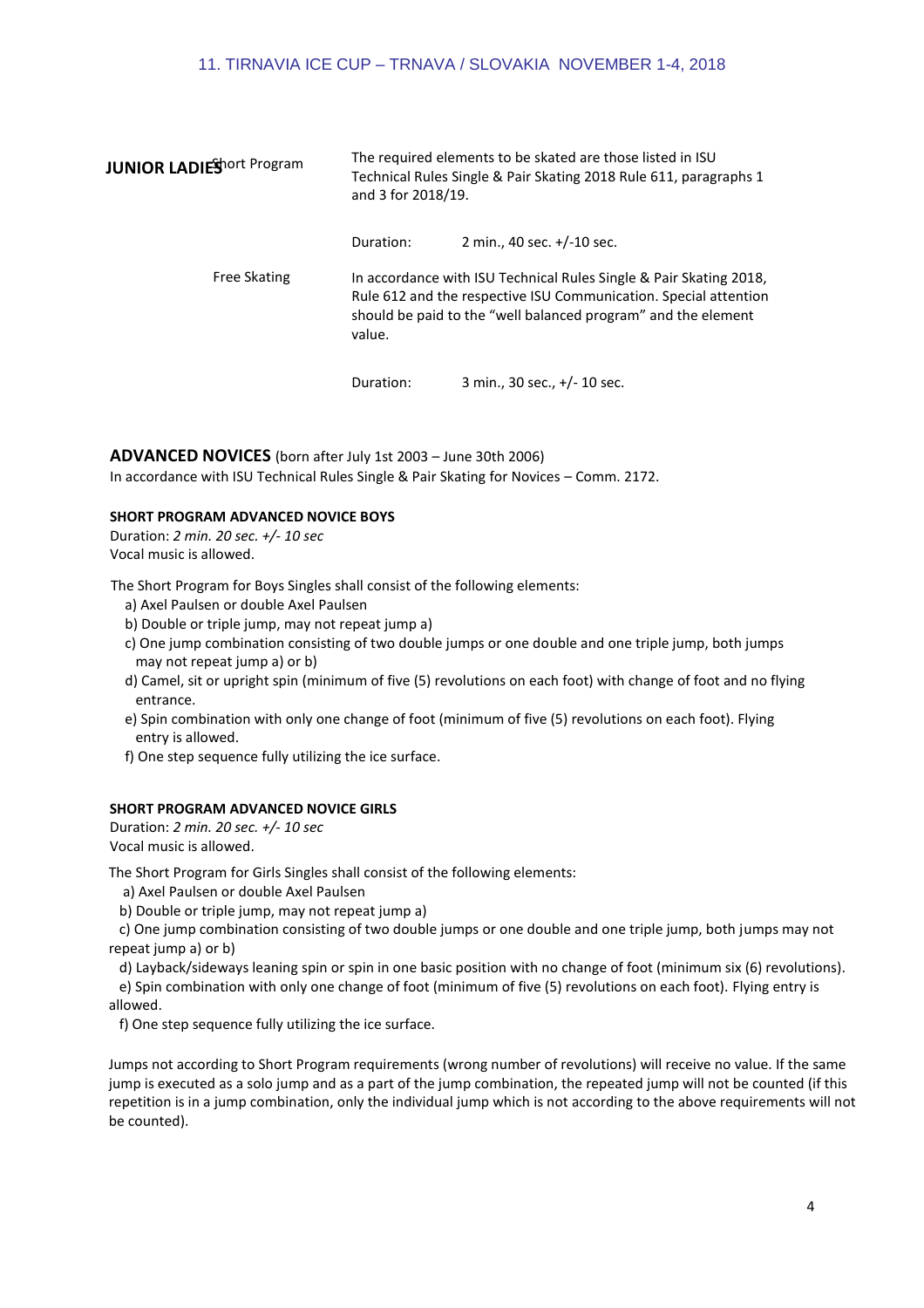#### **FREE SKATING ADVANCED NOVICE**

| Duration: | Girls: $3 \text{ min.}$ , $+/- 10 \text{ sec.}$ |
|-----------|-------------------------------------------------|
|           | Boys: $3 \text{ min.}$ , $+/- 10 \text{ sec.}$  |

Vocal music is allowed.

#### **A well balanced Free Skating program for Singles must contain:**

a) Maximum of 6 jump elements one of which must be an Axel type jump. There may be up to two (2) jump combinations or sequences. A jump combination can contain only two (2) jumps. A jump sequence consists of 2 (two) jumps of any number of revolutions, beginning with any jump, immediately followed by an Axel type jump with a direct step from the landing curve of the first jump to the take-off curve of the Axel jump. Only two (2) triple jumps can be repeated either in a jump combination or a jump sequence. No quadruple jumps are allowed. Any single, double (including Double Axel) or triple jump cannot be executed more than twice in total.

b) There must be a maximum of two (2) spins of a different nature (abbreviation), one of which must be a spin combination with change of foot (minimum eight (8) revolutions), flying entrance is not allowed and one must be a flying spin (minimum six (6) revolutions) or a spin in one position with change of foot and a flying entrance (minimum eight (8) revolutions).

c) There must be a maximum of one (1) step sequence fully utilizing the ice surface.

#### **Levels explanations:**

For Advanced Novice Singles, in all elements that are subject to Levels, only features up to **Level 3** will be counted. Any additional features will not count for Level requirements and will be ignored by the Technical Panel.

The Program Components are only judged in

- Skating Skills
- Transitions
- Performance
- Interpretation

The factors for the Program Components is Boys SP: 0.9 FS: 1.8 Girls SP: 0.8 FS: 1.6

# **I**N**TERMEDIATE NOVICE - GIRLS AND BOYS** (has not reached the age of fifteen (15))

Intermediate Novice Free Skating only Intermediate Novice Free Skating 3:00 min, +/- 10 sec.

#### **Boys and Girls A well balanced Free Skating program for Single Skating must contain:**

a) Maximum of 5 jump elements one of which must be an Axel type jump. There may be up to two (2) jump combinations or sequences. A jump combination can contain only two (2) jumps. A jump sequence consists of 2 (two) jumps of any number of revolutions, beginning with any jump, immediately followed by an Axel type jump with a direct step from the landing curve of the first jump to the take-off curve of the Axel jump. No triple and quadruple jumps allowed. Any single or double (including Double Axel) jump cannot be executed more than twice in total.

b) There must be a maximum of two (2) spins of a different nature (abbreviation), one of which must be a spin combination with change of foot (minimum eight (8) revolutions), flying entrance is not allowed and one must be a flying spin (minimum six (6) revolutions) or a spin in one position with change of foot and a flying entrance (minimum eight (8) revolutions).

c) There must be a maximum of one (1) step sequence fully utilizing the ice surface.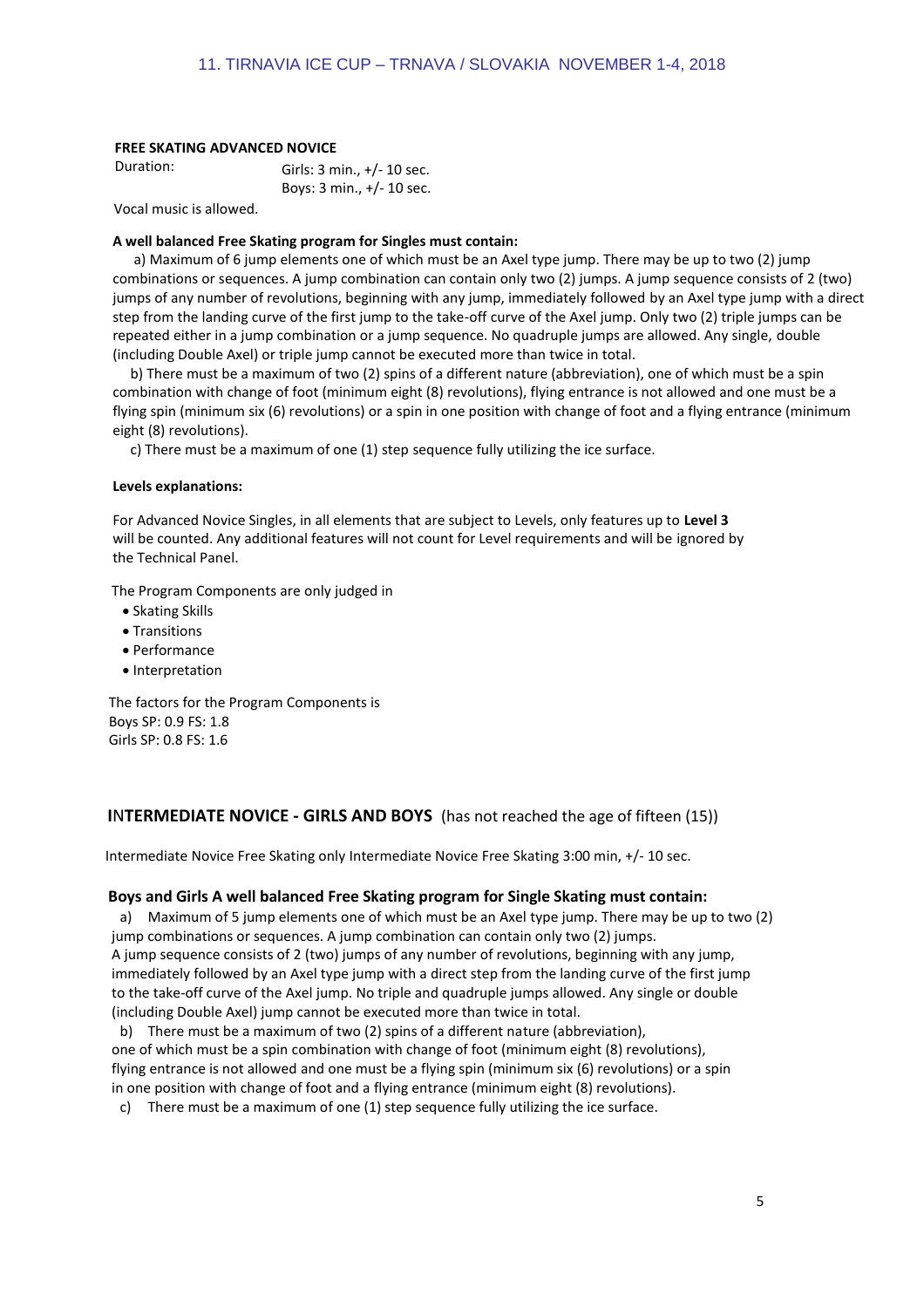The Program Components are only judged in

- Skating Skills
- Performance
- Interpretation

The Factor of the Program Components is - for boys 2.0 - for girls 1.7

#### **Levels explanations:**

For Intermediate Novice Singles, in all elements that are subject to Levels, only features up to Level 2 will be counted. Any additional features will not count for Level requirements and will be ignored by the Technical Panel.

**BASIC NOVICE** - has not reached the age of thirteen (13) Duration Free Skating 2:30 min, +/- 10 sec.

# **Basic Novice - Girls and Boys A well balanced Free Skating program for Single Skating must contain:**

a) Maximum of 4 jump elements one of which must be an Axel type jump. There may be up to two (2) jump combinations or sequences. Jump combinations can contain only two (2) jumps. A jump sequence consists of 2 (two) jumps of any number of revolutions, beginning with any jump, immediately followed by an Axel type jump with a direct step from the landing curve of the first jump to the take-off curve of the Axel jump. No triple and quadruple jumps are allowed.

Any single and double jump (including Double Axel) cannot be executed more than twice in total. b) There must be a maximum of two (2) spins of a different nature (abbreviation),

one of which must be a spin combination and one must be a spin with no change of position. The spin combination with a change of foot and a minimum of eight (8) revolutions or without a change of foot with a minimum of six (6) revolutions. The spin in one position with a change of foot minimum of eight (8) revolutions or spin in one position without change of foot minimum of six (6) revolutions. In both spins flying entries are allowed.

c) There must be a maximum of one (1) step sequence fully utilizing the ice surface.

The Program Components are only judged in

- Skating Skills
- Performance

The Factor of the Program Components is 2.5.

# **Levels explanations:**

For Basic Novice in all elements that are subject to Levels, only features up to Level 2 will be counted. Any additional features will not count for Level requirements and will be ignored by the Technical Panel.

# **PRE-NOVICE GIRLS and BOYS** (born after 1st July 2006 – 30th June 2008)

# **FREE SKATING ONLY**

| Duration: | Girls: $3 \text{ min.}$ , $+/- 10 \text{ sec.}$ |
|-----------|-------------------------------------------------|
|           | Boys: $3 \text{ min.}$ , $+/- 10 \text{ sec.}$  |

Vocal music is allowed.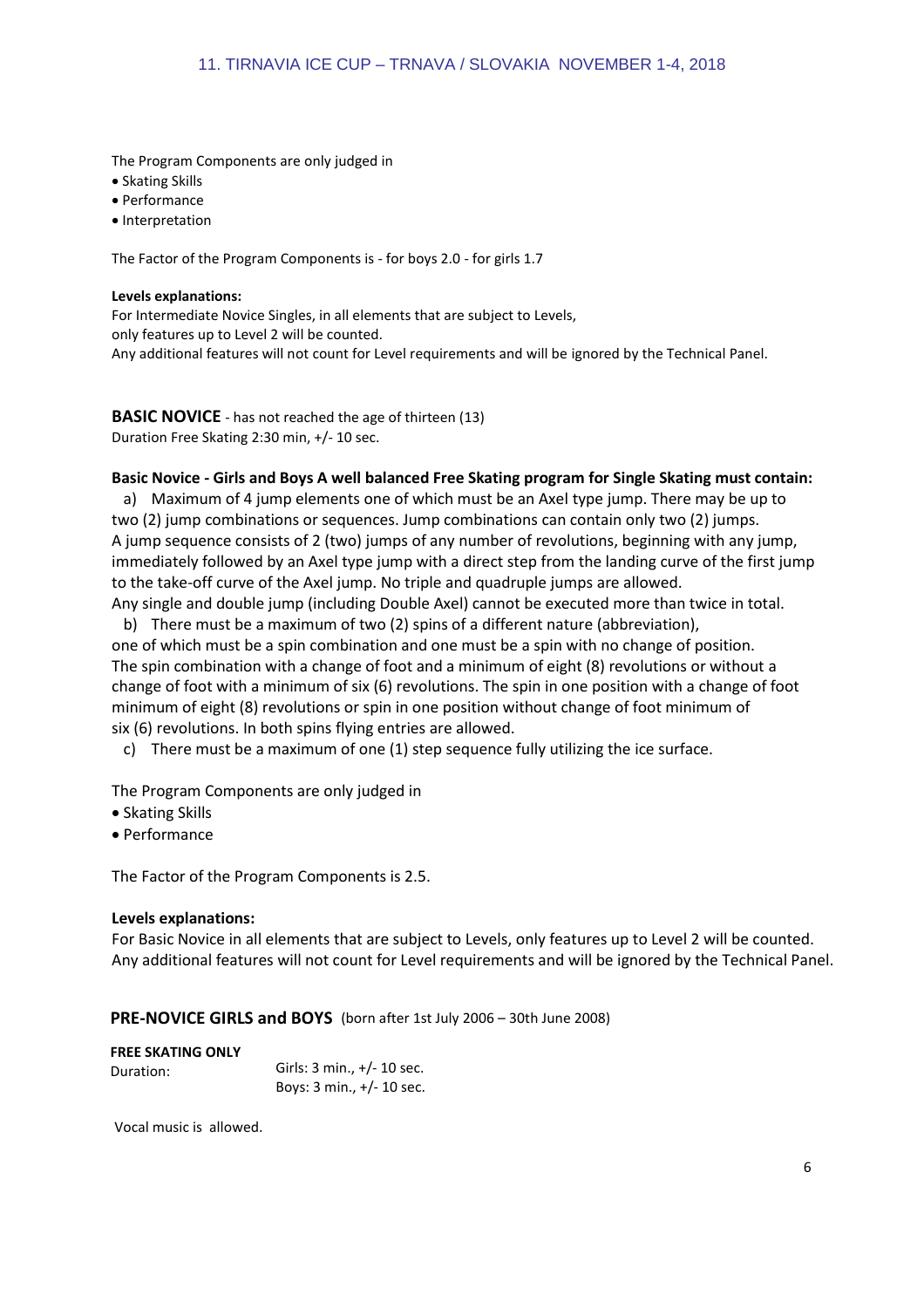#### **A well balanced Free Skating program for must contain:**

- a) Maximum 6 jump elements for Girls and Boys one of which must be an Axel type jump. There may be up to two (2) jump combinations or sequences. A jump combination can contain only two (2) jumps. A jump sequence can contain any number of jumps, but only two most difficult jumps will be counted. Only two (2) jumps with three (3) or more revolutions can be repeated either in a jump combination or in a jump sequence. Any single and double jump (including Double Axel) cannot be executed more than twice in total.
- b) There must be a maximum of two (2) spins of a different nature (abbreviation), one of which must be a spin combination with change of foot (minimum eight (8) revolutions(no more than 6 turns)), flying entrance is not allowed and one must be a flying spin (at least 8 turns) or a spin in one position with change of foot and a flying entrance (minimum eight (8) revolutions). In pirouettes, the minimum number of revolutions is in position two (2). If this condition is not met, the position is not counted.
- c) There must be a maximum of one (1) step sequence fully utilizing the ice surface

For Pre-Novice Singles, in all elements that are subject to Levels, only features up to **Level 3** will be counted. Any additional features will not count for Level requirements and will be ignored by the Technical Panel.

The Program Components are only judged in

- Skating Skills
- Transitions
- Performance
- Interpretation

The factors for the Program Components is Free Skating - for boys 1.8 - for girls 1.6

**JUVENILE GIRLS 10**(born after 1st July 2008 – 30th June 2009) **JUVENILE GIRLS 9** (born after 1st July 2009 – 30th June 2010) **JUVENILE BOYS** (born after 1st July 2008 – 30th June 2010)

#### **FREE SKATING**

Duration: 2 min., 30 sec. +/- 10 sec Vocal music is allowed.

A well balanced Free Skating program for Juvenile must contain:

 a) Maximum of **5 jump elements** for Girls and Boys one of which must be an Axel type jump. There may be up to two (2) jump combinations or sequences. A jump combination can contain only two (2) jumps. A jump sequence can contain any number of jumps, but only two most difficult jumps will be counted. Any single and double jump (including Double Axel) cannot be executed more than twice in total. Repeated jump must be executed eighter in a jump combination or in a jump sequence.

 Each repeated solo jump, which is not part of the combination or sequence, is evalueted with the 70 % of its original base value and will be marked as jump + REP.

 b) There must be a maximum of **two (2) spins** of a different nature (abbreviation), one of which must be a spin combination and one must be a spin with no change of position. The spin combination can be executed with a change of foot and a minimum of eight (8) revolutions or without a change of foot with a minimum of six (6) revolutions. The spin with no change of position can be executed with a change of foot and a minimum of eight (8) revolutions or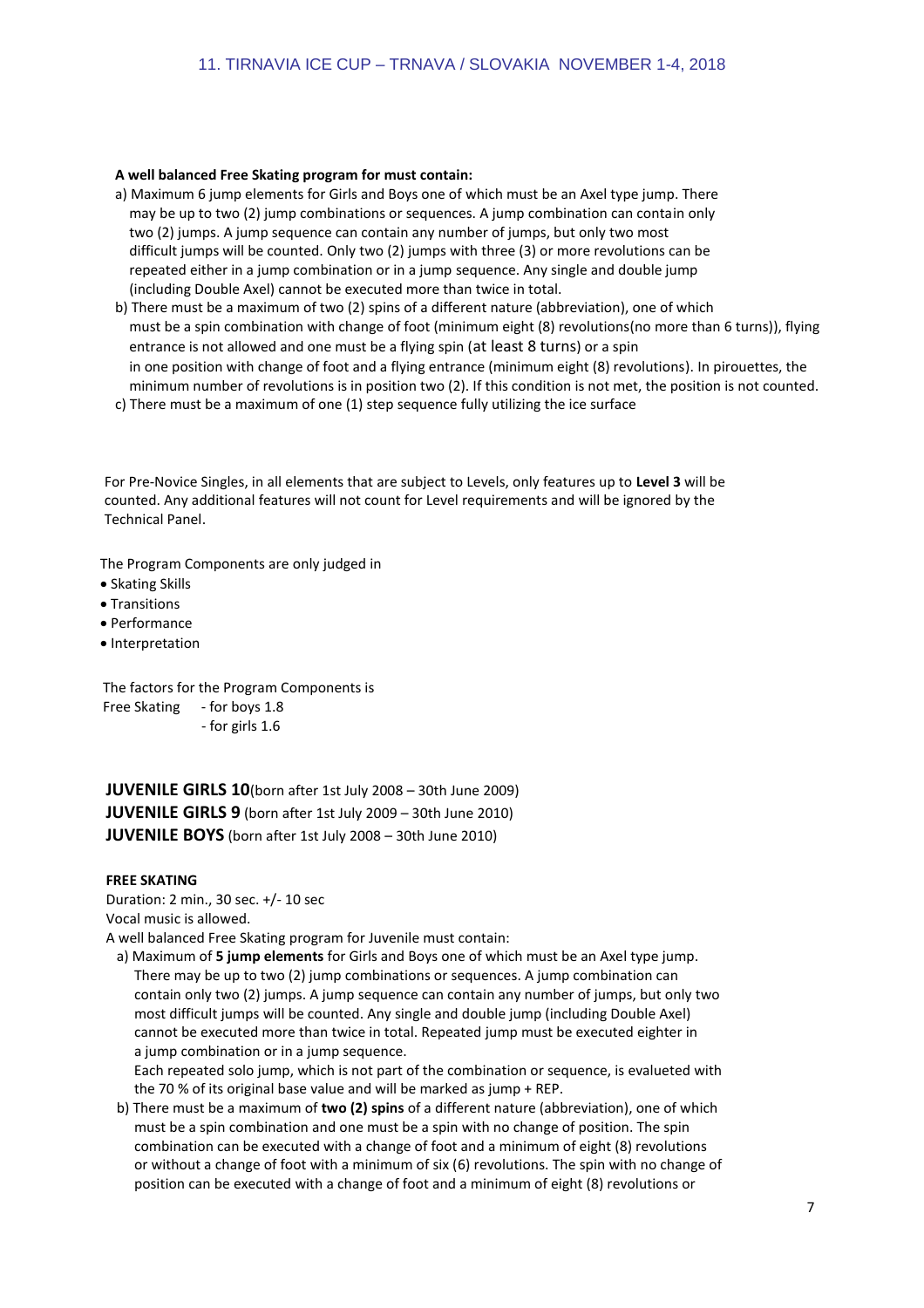without a change of foot and a minimum of six (6) revolutions. Both pirouettes are allowed to start by jumping. In pirouettes, the minimum number of revolutions is in position two (2). If this condition is not met, the position is not counted.

 c) There must be a maximum of **one (1) step sequence or one (1) choreographic sequence.** Step sequence will be subject to levels. The step sequence must fully utilize 2/3 of an ice surface. Choreographic sequence must fully utilize 2/3 of an ice surface and must contain at least one (1) spiral position of min. 3 sec. and there might be any kind of movements like steps, turns, spirals, arabesques, spread eagles, Ina Bauers, hydroblading, transitional (unlisted) jumps, spinning movements etc. The Choreographic Sequence has a base value and will be evaluated by the judges in GOE only.

For Juvenile, in all elements which are subject to Levels, only features up to **Level 3** will be counted. Any additional features will not count for Level requirements and will be ignored by the Technical Panel.

The Program Components are only judged in:

- Skating Skills
- Performance/Execution
- Interpretation

The Factors of the Program Components are:

- for boys 2.0
- for girls 1.7

#### Deductions:

- For time -1.0 for every missing or 5 seconds more,
- Illegal elements -2.0,
- For costume and accessories -1.0,
- Fall -0.5
- For interruption (more than 20s-30s ) -0,5
- For interruption (more than 20s-30s ) -1,0
- For interruption (more than 30s-40s ) -1,5
- For interruption (more than 40s ) -2,0
- For interruption (more than 3min ) -2,5

|                          | PRE-JUVENILE GIRLS 8 (born after 1st July 2010 - 30th June 2011) |
|--------------------------|------------------------------------------------------------------|
|                          | PRE-JUVENILE GIRLS 7 (born after 1st July 2011 - 30th June 2013) |
| <b>PRE-JUVENILE BOYS</b> | (born after 1st July 2010 - 30th June 2013)                      |

#### **FREE SKATING**

Duration: 2 min. +/- 10 sec

Vocal music is allowed.

A well balanced Free Skating program for Pre-Juvenile must contain:

 a) Maximum of **4 jump elements** for Girls and Boys. There may be up to two (2) jump combinations or sequences. Jump combinations can contain only two (2) jumps. A jump sequence can contain any number of jumps, but only two most difficult jumps will be counted. Triple jumps are not permitted. Any single and double jump cannot be executed more than twice in total.

 Repeated jump must be executed eighter in a jump combination or in a jump sequence. Each repeated solo jump, which is not part of the combination or sequence, is evalueted with the 70 % of its original base value and will be marked as jump + REP.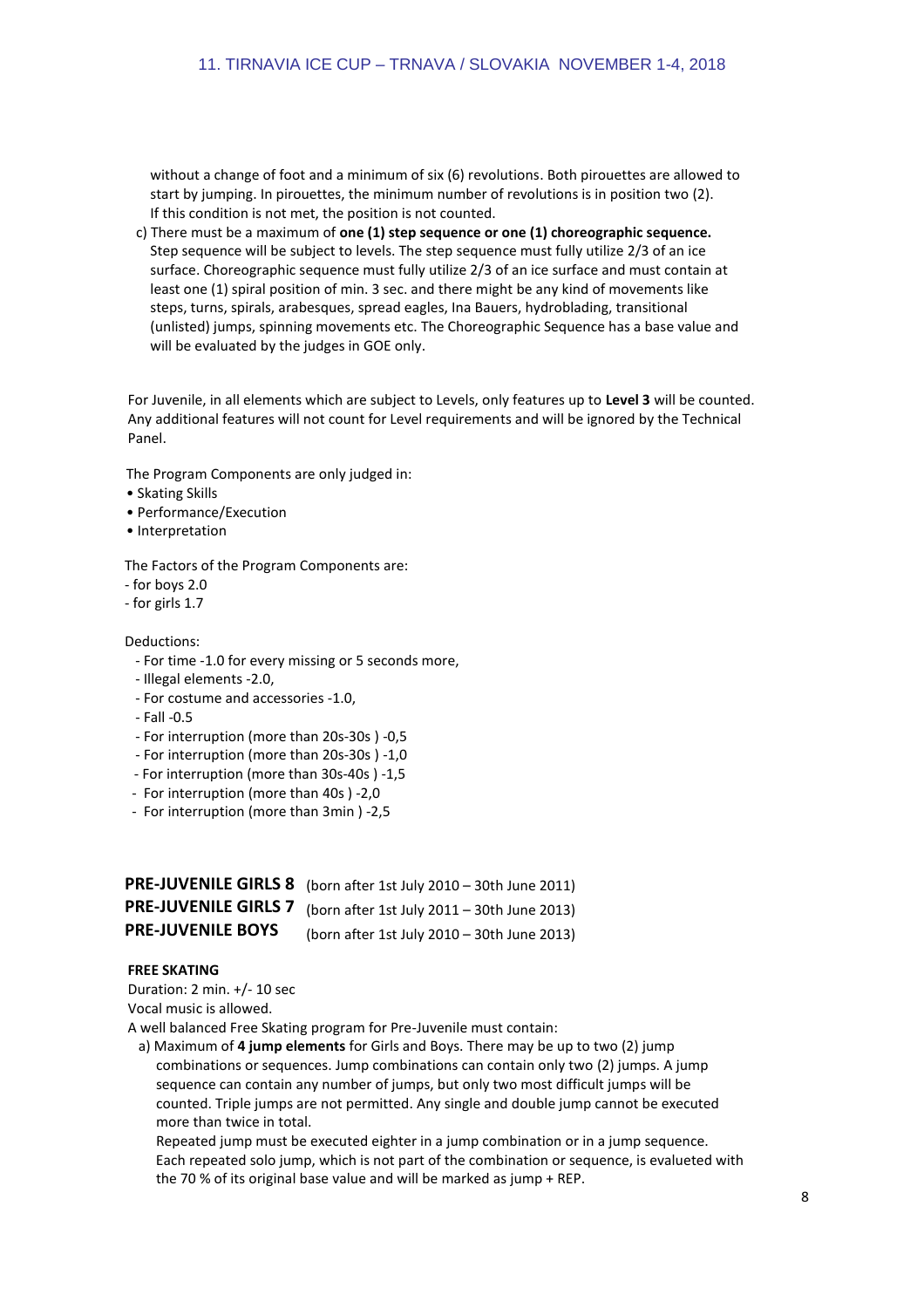#### 11. TIRNAVIA ICE CUP – TRNAVA / SLOVAKIA NOVEMBER 1-4, 2018

- b) There must be a maximum of **two (2) spins** of a different nature (abbreviation). The spin can be executed with a change of foot and a minimum of six (6) revolutions or without a change of foot and a minimum of four (4) revolutions. ( Spins are different if they have different abbreviation and different position. USp and CUSp are **not** consideret as different spins) In pirouettes, the minimum number of turns is in position two (2). If this condition is not met, the position is not counted.
- c) There must be a maximum of **one (1) Choreographic Sequence** that will be counted with base value. A choreographic Sequence has to consist of min. one (1) spiral position with min. 3 sec. and there might be any kind of movements like steps, turns, spirals, arabesques, spread eagles, Ina Bauers, hydroblading, transitional (unlisted) jumps, spinning movements etc. The pattern is not restricted, but the Sequence must fully utilize min. the 2/3 of ice surface. If this requirement is not fulfilled, the Sequence will have no value. The Choreographic Sequence has a base value and will be evaluated by the judges in GOE only.

For Pre-Juvenile, in all elements which are subject to Levels, only features up to **Level 2** will be counted. Any additional features will not count for Level requirements and will be ignored by the Technical Panel (but can increase the GOE from judges).

The Program Components are only judged in:

- Skating Skills
- Performance/Execution

The Factors of the Program Components are 2.5 for boys and girls.

Deductions:

- For time -1.0 for every missing or 5 seconds more,
- Illegal elements -2.0,
- For costume and accessories -1.0,
- Fall -0.5
- For interruption more than 10s-20s -0,5
- For interruption more than 20s-30s -1,0

#### **3. ENTRIES**

#### **Entries by e-mail must be confirmed by a letter sent to the Organizers and Slovak Figure Skating Association.**

List of entries (competitors, judges, team leaders, coaches, other persons) must reach the organizer **by October 10th, 2018** at the following address: Krasokorčuliarsky Klub Trnava Organizing Committee Tirnavia Ice Cup c/o Jozef Čurma, Spartakovska 1/A, Trnava, Slovakia , curmaj@gmail.com

It is mandatory that the form "Planned Program Content Sheet" must be filled in for each skater of each category in English using the terminology for the elements listed in the respective ISU Communication. This form must reach the organizer at latest October 10 th 2018 by e-mail (curmaj@gmail.com ).

# **4. CHARGES**

For categories: For categories: Intermediate, Basic, Pre – Novice, Juvenile and Pre –Juvenile - **40 €** Junior and Novice - **60 €**

at the registration before the competition.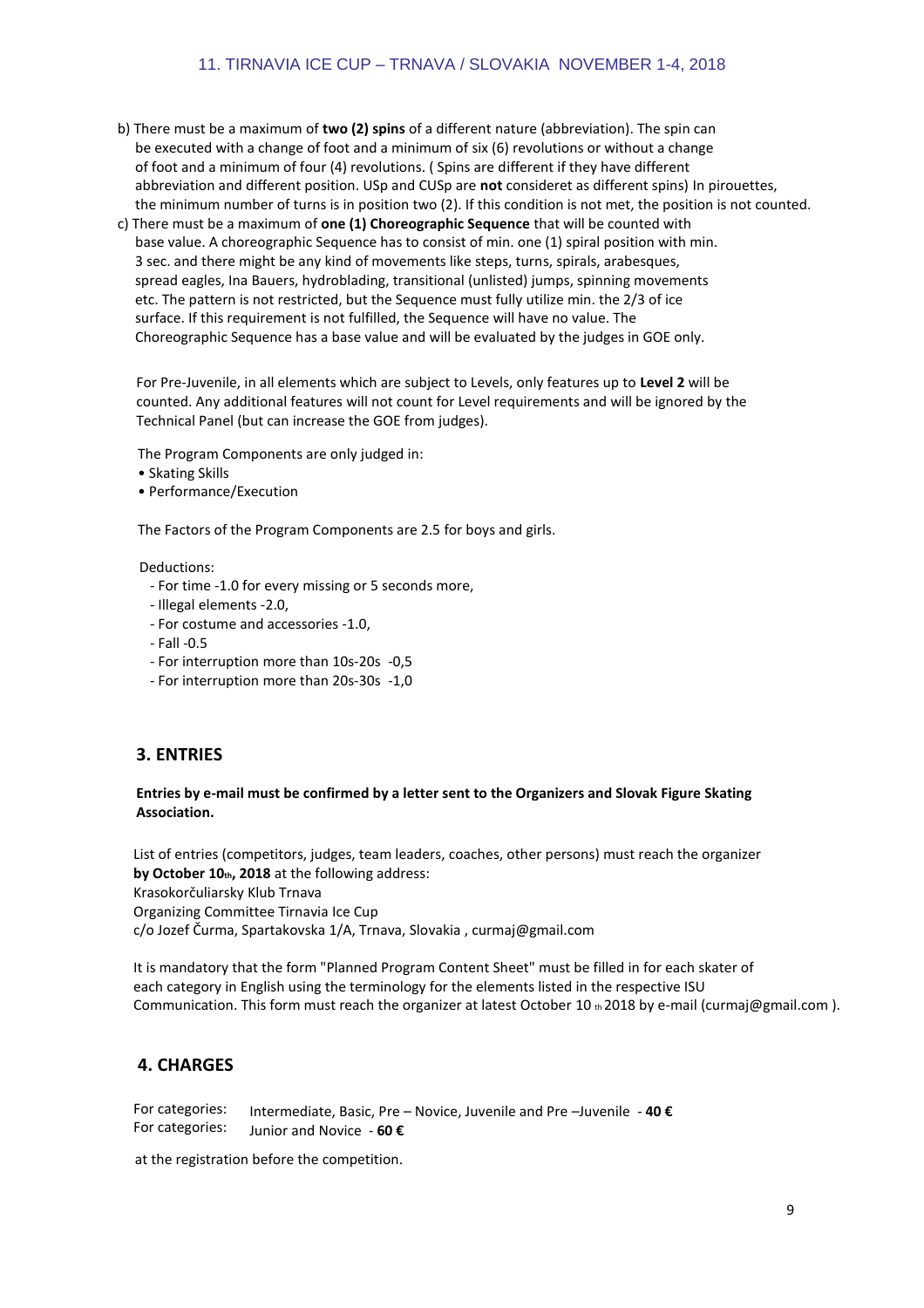# **5. MEALS, LODGING and TRAVEL EXPENSES**

The Organizer will provide and cover the rooms and meals for Officials and Judges, beginning with dinner on November 1<sub>nd</sub> until lunch on November 4th. Travel expenses will not be reimbursed. Travel expenses will be paid only to the Referees, the Technical Specialists, Technical Controllers and Data/Replay Operators based on economy airfare. All Competitors, Coaches and Team Leaders have to bear their own expenses. All participants, except Referees and Judges on duty as well as the members of the Technical Panels on duty, have to pay for their own accommodation. The possibilities of accommodation will be offered on the web site http://www.kraso-trnava.sk

# **6. PRACTICE**

Official practice for competitors starts as follows: October 30, 2018 Pre-Juvenile, Juvenile Novenber 1, 2018 Pre-Novice, Intermediate, Basic, Advanced Novice Novenber 2, 2018 Junior

# **7. MUSIC**

All Competitors shall furnish competition music of excellent quality on CD in any other approved format, in accordance with Rule 343, paragraph 2. A list of titles, composers and orchestras of the music to be used for the Short Program and Free Skating Program for Single and Pairs, for the Short and Free Dance Program for Ice Dance and for the Exhibition must be listed for each Competitor on the official Music Selection Form and attached to the official Entry Form for Competitors. In accordance with Rule 343, paragraph 2, all covers/discs must show the Competition event, Competitor's name, the Nation and the exact running time of the music (not skating time) including any starting signal and must be submitted at the time of registration. Each program (short program, free skating, short dance, free dance) must be recorded on a separate disc. In addition competitors/couples must provide a back-up drive for each program.

# **8. ARRIVAL OF PARTICIPANTS/TEAMS**

The office of the organizing committee and the registration office will be located at the ice rink and will be opened every day during the competition.

Participating teams are kindly asked to announce changes to their teams as early as possible but at the latest immediately after the arrival of the team.

For further information please contact:

 Mr. Jozef Čurma, Phone: +421 905 944 289 e-mail: curmaj@gmail.com

In accordance with ISU Regulations, rule 119, all participants, officials and volunteer act at their own responsibility. The organizer will provide medical emergency aid during the competition.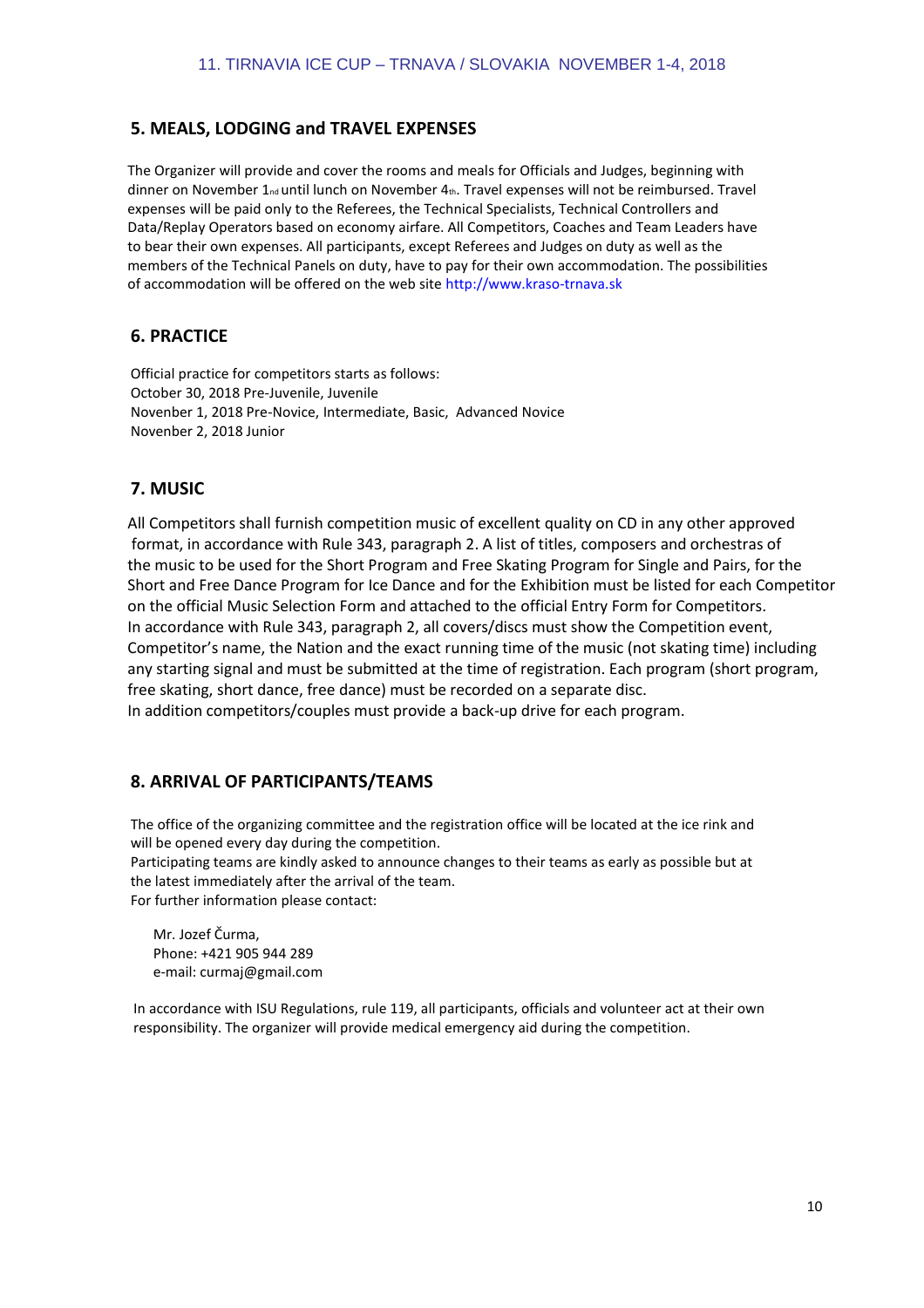# **9. INSURANCE/LIABILITY**

The Organizer assumes no responsibility for or liability with respect to bodily or personal injury or property damage incurred in connection incurred by Competitors and Officials.

# **10. RESULTS**

The marking system (ISU Judging System) as described in ISU Technical Rule Single and Pair Skating 2018, Rule 352 and Rule 353 (Determination and Publication of Results) will be used.

# **11. AWARDING**

The Organizer will be awarded to each winner for each category.

# **12. EVENT SCHEDULE**

#### **PRELIMINARY TIMETABLE**

#### **Wednesday, October 30nd, 2018**

Practice PRE-JUVENILES

Practice JUVENILES

#### **Thursday, November 1nd, 2018**

Practice PRE-NOVICE

Practice BASIC NOVICE

**Free Skating PRE-JUVENILES**

**Free Skating JUVENILES**

#### **Friday, November 2th, 2018**

Practice Novice

Practice JUNIORS

**Short Program NOVICES**

**Free Skating PRE-NOVICES**